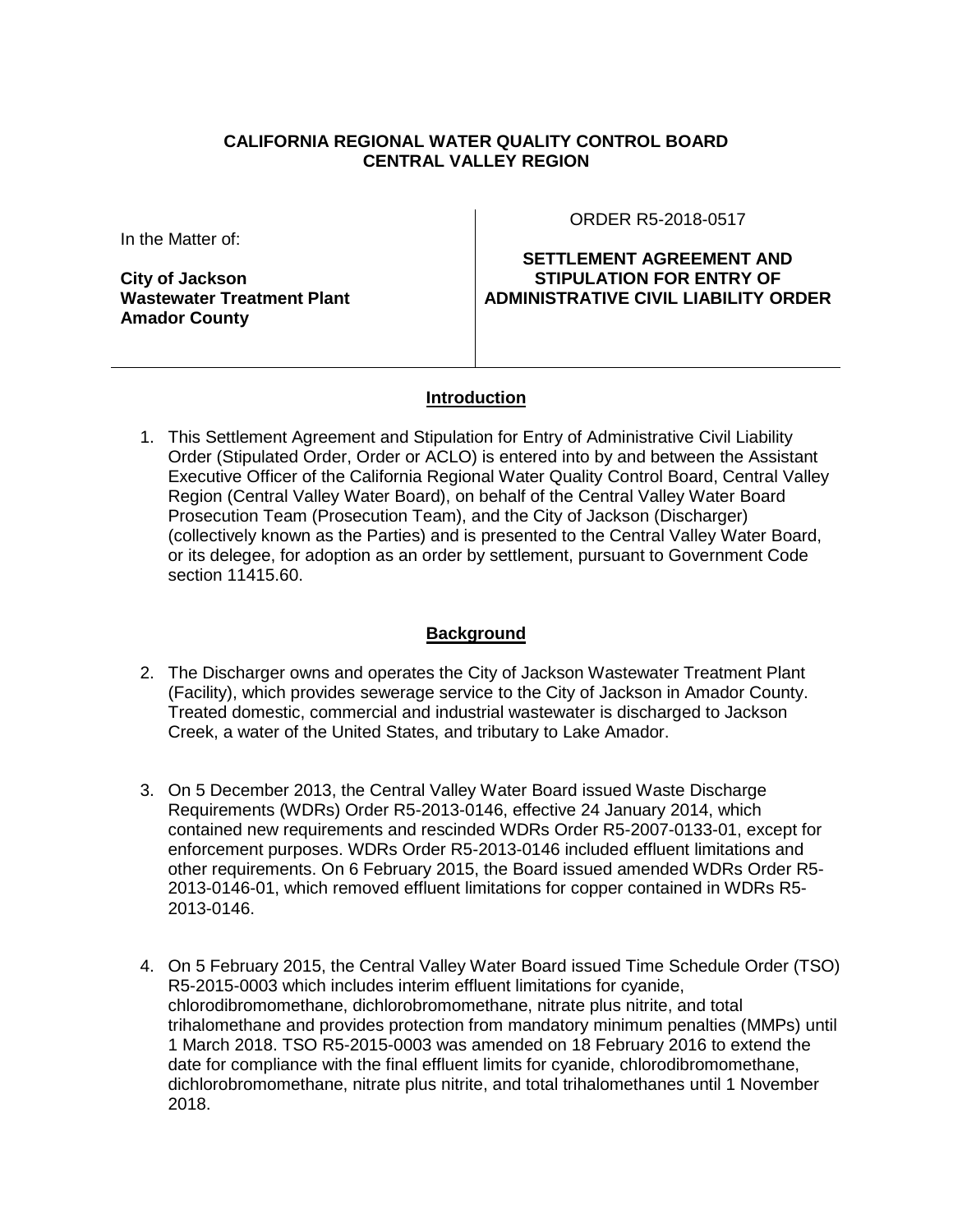- 5. WDRs Order R5-2013-0146-01 Effluent Limitations IV.A.1.e includes, in relevant part, the following effluent limitations:
	- **e. Total Coliform Organisms**. Effluent total coliform organisms shall not exceed:
		- **i.** 2.2 most probable number (MPN) per 100 mL, as a 7-day median;
		- **II.** 23 MPN/100mL, more than once in any 30-day period; and
		- **iii.** 240 MPN/100mL, at any time
- 6. According to the Discharger's electronic self-monitoring reports (eSMRs), between 1 June 2016 and 31 January 2017, the Discharger violated the total coliform organism limitations fourteen times, as shown on Attachment B. Attachment B is attached hereto and made part of this Order by reference.
- 7. The WDRs allow the discharge of treated wastewater to surface waters, under the condition that the Discharger complies with the effluent limitations and other provisions prescribed by the Board. Failure to comply with the effluent limitations of the WDRs subjects the Discharger to MMPs or discretionary penalties.

## **Regulatory Considerations**

- 8. Water Code section 13385(h) and (i) requires that MMPs of \$3,000 per violation be assessed by the Board for specified effluent violations, except the first three non-serious violations occurred during any 180-days period. The Board does not have discretion in assessing MMPs and must initiate enforcement against all entities that accrue a MMP violation. If MMPs were assessed in this Order, the resulting total penalty would be \$42,000. However, due to the Discharger's long-term history of total coliform organism violations, discretionary penalties are warranted in lieu of MMPs.
- 9. Pursuant to Water Code section 13327, in determining the amount of discretionary civil liability, the Central Valley Water Board is required to take into consideration the nature, circumstance, extent, and gravity of the violation or violations, whether the discharge is susceptible to cleanup or abatement, the degree of toxicity of the discharge, and, with respect to the violator, the ability to pay, the effect on ability to continue in business, any voluntary cleanup efforts undertaken, any prior history of violations, the degree of culpability, economic benefit or savings, if any, resulting from the violation, and other matters as justice may require.
- 10. In this case, application of the Enforcement Policy for a discretionary penalty results in a Total Base Liability of \$2,457,180 on a per-gallon and per-day discharged basis (see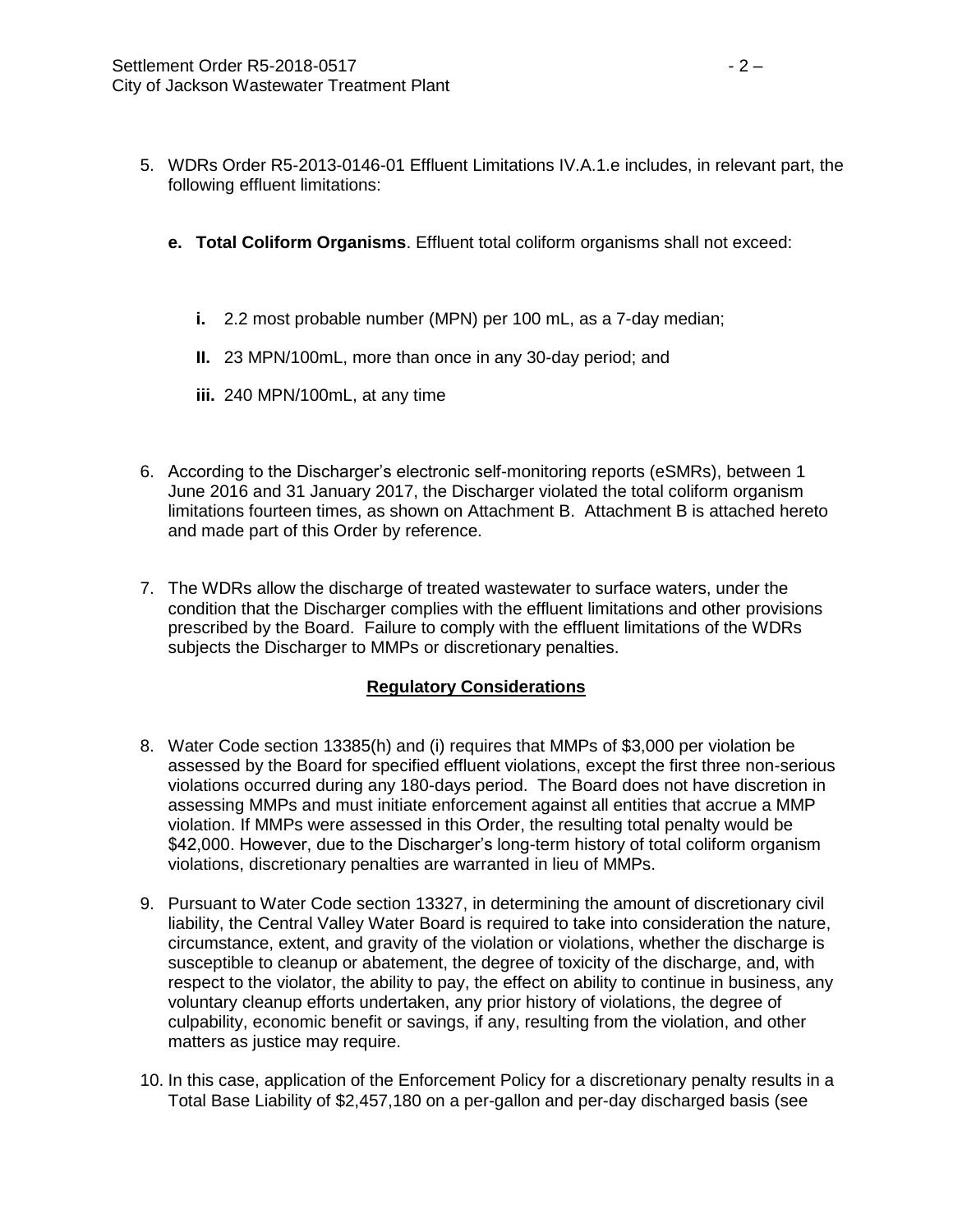Attachment A). The Prosecution Team asserts that this liability is unsuitable given the magnitude of the violations and the estimated economic benefit accrued by the Discharger. In addition, the amount is disproportionate to the circumstances surrounding the discharge. Moreover, a \$2.4 million penalty is inconsistent with other recent penalties for similar violations issued by the Central Valley Water Board, The Prosecution Team asserts that the punitive and deterrent goals of the Water Code and Enforcement Policy can be met here with a smaller, though still substantial, final liability in the amount of \$178,959. This application of discretion is a result of the specific circumstances peculiar to this case, and is not intended to be precedent.

11. The estimated economic benefit plus an additional 10% is the minimum amount for an ACLO under the Enforcement Policy. In this instance is, the estimated economic benefit plus 10% is \$178,959, which amounts to the estimated value of all the compliance projects completed related to exceedances of the effluent limitations for total coliforms at the time of the Parties agreement.

#### **Settlement**

- 12. The Parties have engaged in confidential settlement negotiations and agree to settle the matter without administrative or civil litigation by presenting this Stipulated Order to the Central Valley Water Board, or its delegee, for adoption as an order by settlement pursuant to Government Code section 11415.60. To resolve the violations by consent and without further administrative proceedings, the Parties have agreed to the imposition of administrative civil liability in the amount of **one hundred and seventy-eight thousand nine hundred fifty-nine dollars (\$178,959)** in administrative civil liability against the Discharger.
- 13. The Central Valley Water Board Prosecution Team believes that the resolution of the alleged violation is fair and reasonable and fulfills its enforcement objectives, that no further action is warranted concerning the violations alleged herein and that this Stipulated Order is in the best interest of the public.

#### **Stipulations**

The Parties stipulate to the following:

- 14. **Administrative Civil Liability:** Without admitting the truth of any violations alleged in this Stipulated Order, the Discharger hereby agrees to the imposition of **one hundred and seventy-eight thousand nine hundred fifty-nine dollars (\$178,959)** in administrative civil liability to the Central Valley Water Board to resolve the violations alleged in this Stipulated Order. The Discharger agrees to pay the following amounts:
	- a. **Eighty nine thousand four hundred eighty dollars (\$89,480.00)** shall be paid to the State Water Board *Cleanup and Abatement Account*. Payment shall be made no later than thirty (30) days after adoption of an order approving this Stipulated Order by the Central Valley Water Board, or its delegee, by check payable to the State Water Board *Cleanup and Abatement Account*. The Discharger shall indicate on the check the number of this Stipulated Order. The Discharger shall send the original signed check to the Accounting Office, Attn: ACL Payment, P.O. Box 1888, Sacramento, California 95812-1888. A copy of the check shall be sent to Nickolaus Knight, Attorney, State Water Resources Control Board, Office of Enforcement, P.O. Box 100, Sacramento, CA 95812 and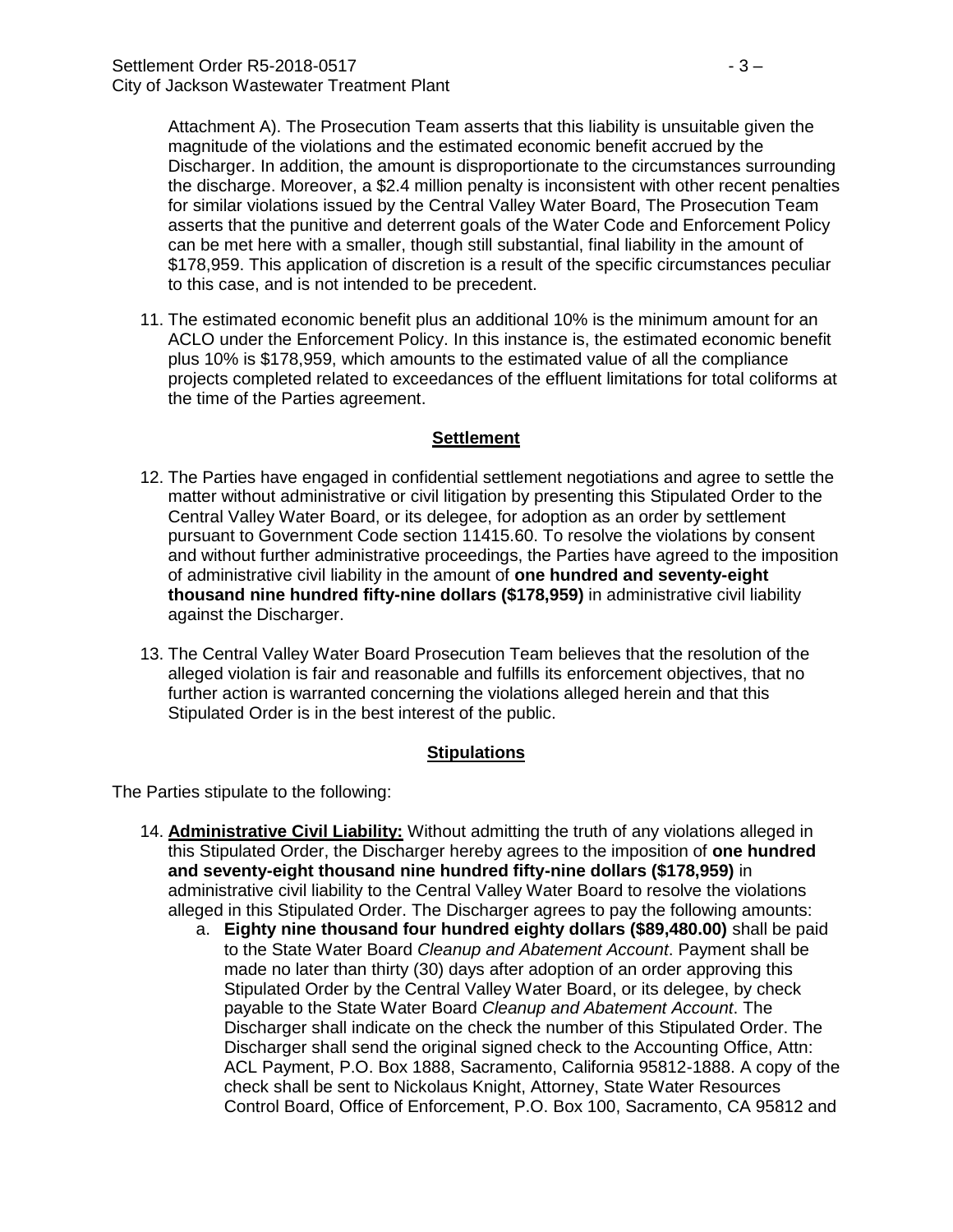Kim Sellards, Supervisor, Compliance and Enforcement Section, Regional Water Quality Control Board, Central Valley Region, 11020 Sun Center Drove, Suite 200, Rancho Cordova, CA 95670.

- b. **Eighty nine thousand four hundred and seventy-nine (\$89,479.00)** shall be permanently suspended upon completion of the Supplemental Environmental Project (SEP) described in Attachment C of this Order.
- 15. **Compliance with Applicable Laws and Regulatory Changes:** The Discharger understands that payment of an ACL in accordance with the terms of this Stipulated Order and/or compliance with the terms of this Stipulated Order is not a substitute for compliance with applicable laws, and that additional violations of the type alleged may subject it to further enforcement, including additional ACLs. Nothing in this Stipulated Order shall excuse the Discharger from meeting any more stringent requirements which may be imposed hereafter by changes in applicable and legally binding legislation or regulations.

#### 16. **Party Contacts for Communications Related to Stipulated Order:**

For the Central Valley Water Board: Kim Sellards, Supervisor Compliance and Enforcement Section Central Valley Regional Water Quality Control Board 11020 Sun Center Drive, Suite 200 Rancho Cordova, California 95670 Kim.Sellards@waterboards.ca.gov (916) 464-4835

Nickolaus Knight Office of Enforcement, State Water Resources Control Board P.O. Box 100 Sacramento, California 95812 Nickolaus.Knight@waterboards.ca.gov (916) 327-0169

For the Discharger: Yvonne Kimball City Manager City of Jackson 33 Broadway Jackson, CA 95642 (209) 223-1646

Andre Monette Best, Best and Krieger 2000 Pennsylvania Ave. NW Washington, D.C. 20006 (619) 525-1374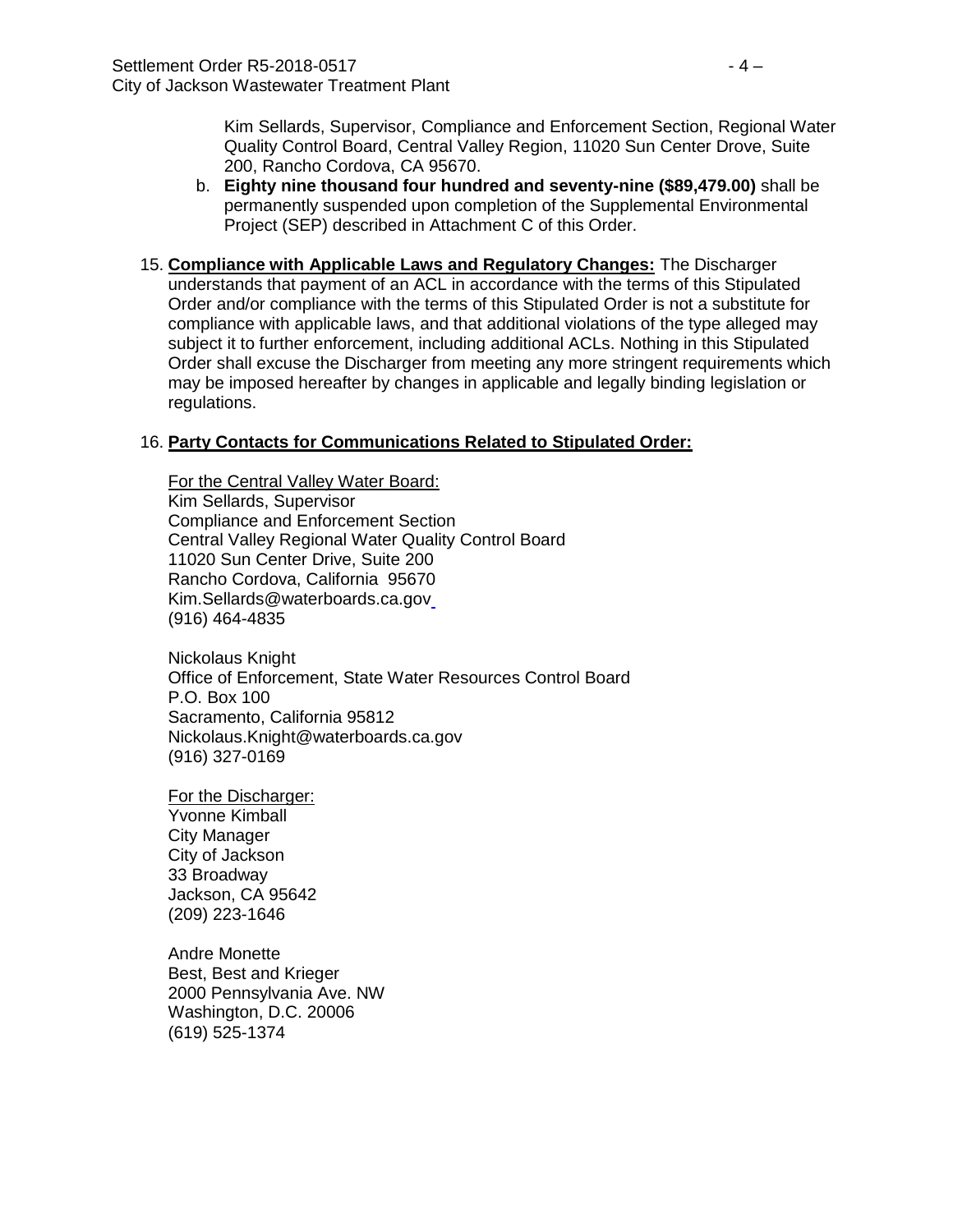- 17. **Attorney's Fees and Costs:** Except as otherwise provided herein, each Party shall bear all attorneys' fees and costs arising from the Party's own counsel in connection with the matters set forth herein.
- 18. **Matters Addressed by Stipulation:** Upon adoption by the Central Valley Water Board, or its delegee, this Stipulated Order represents a final and binding resolution and settlement of all claims, violations, or causes of action alleged in this Stipulated Order or which could have been asserted based on the specific facts alleged in this Stipulated Order against Dischargers as of the effective date of this Stipulated Order. The provisions of this Paragraph are expressly conditioned on Discharger's full payment of the ACL by the deadline specified in Stipulation 1.
- 19. **Public Notice:** The Discharger understands that this Stipulated Order will be noticed for a 30-day public review and comment period prior to consideration by the Central Valley Water Board, or its delegee. If significant new information is received that reasonably affects the propriety of presenting this Stipulated Order to the Central Valley Water Board, or its delegee, for adoption, the Assistant Executive Officer may unilaterally declare this Stipulated Order void and decide not to present it to the Central Valley Water Board, or its delegee. The Discharger agrees that it may not rescind or otherwise withdraw its approval of this proposed Stipulated Order.
- 20. **Procedure:** The Parties agree that the procedure that has been adopted for the approval of the settlement by the Parties and review by the public, as reflected in this Stipulated Order, will be adequate. In the event procedural objections are raised prior to this Stipulated Order becoming effective, the Parties agree to meet and confer concerning any such objections, and may agree to revise or adjust the procedure as necessary or advisable under the circumstances.
- 21. **No Waiver of Right to Enforce:** The failure of the Prosecution Team or Central Valley Water Board to enforce any provision of this Stipulated Order shall in no way be deemed a waiver of such provision, or in any way affect the validity of this Stipulated Order. The failure of the Prosecution Team or Central Valley Water Board to enforce any such provision shall not preclude it from later enforcing the same or any other provision of this Stipulated Order. No oral advice, guidance, suggestions, or comments by employees or officials of any Party regarding matters covered under this Stipulated Order shall be construed to relieve any Party regarding matters covered in this Stipulated Order. The Central Valley Water Board reserves all rights to take additional enforcement actions, including without limitation the issuance of ACL complaints or orders for violations other than those addressed by this Stipulated Order.
- 22. **Effect of Stipulated Order:** Except as expressly provided in this Stipulated Order, nothing in this Stipulated Order is intended nor shall it be construed to preclude the Prosecution Team or any state agency, department, board or entity or any local agency from exercising its authority under any law, statute, or regulation.
- 23. **Interpretation:** This Stipulated Order shall not be construed against the party preparing it, but shall be construed as if the Parties jointly prepared it and any uncertainty and ambiguity shall not be interpreted against any one party.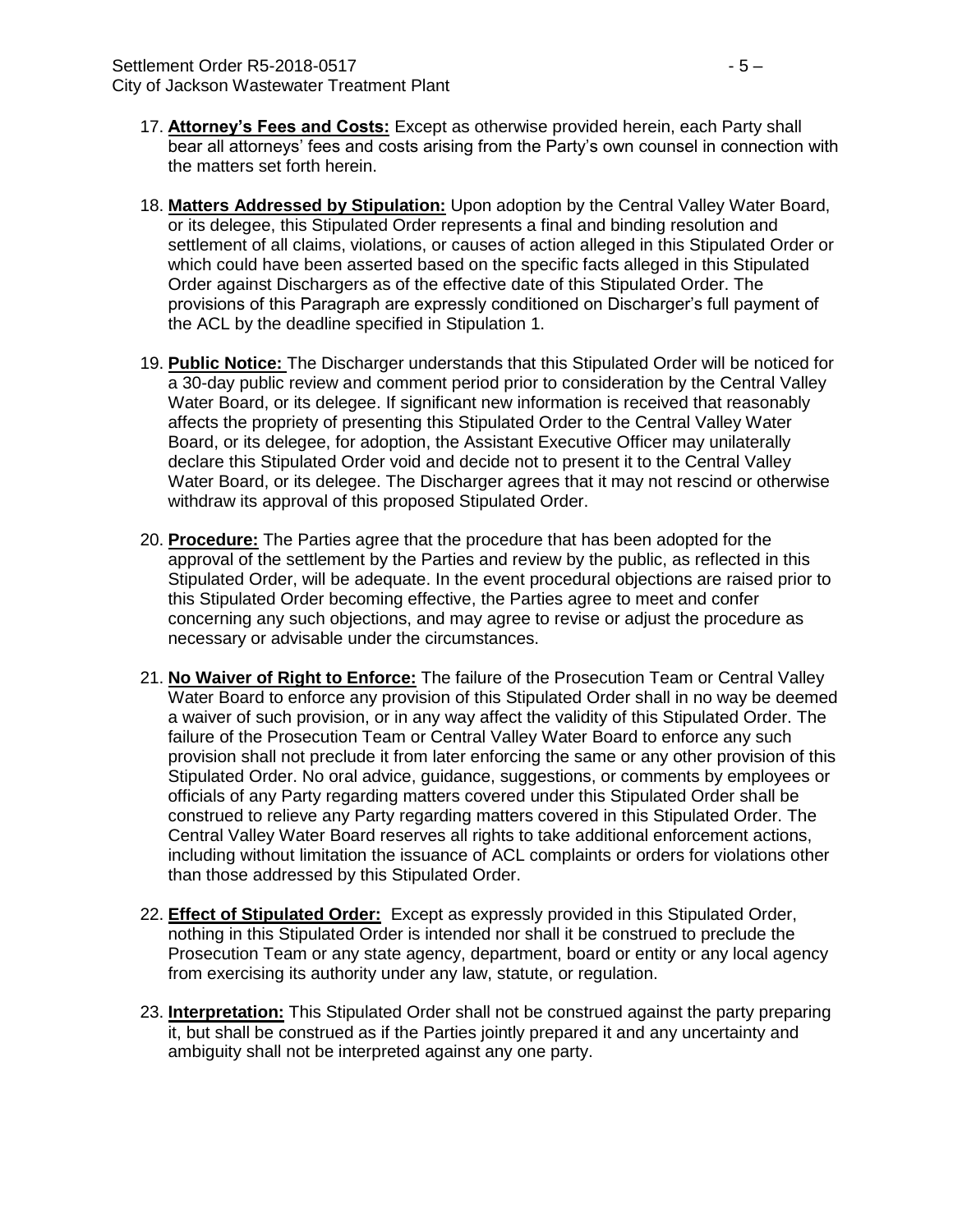## Settlement Order R5-2018-0517 - 6 –

City of Jackson Wastewater Treatment Plant

- 24. **Modification:** This Stipulated Order shall not be modified by any of the Parties by oral representation whether made before or after the execution of this Stipulated Order. All modifications must be made in writing and approved by the Central Valley Water Board or its delegee.
- 25. **If Stipulated Order Does Not Take Effect:** In the event that this Stipulated Order does not take effect because it is not approved by the Central Valley Water Board, or its delegee, or is vacated in whole or in part by the State Water Board or a court, the Parties acknowledge that the Prosecution Team may proceed to a contested evidentiary hearing before the Central Valley Water Board to determine whether to assess an ACL for the underlying alleged violations, or may continue to pursue settlement. The Parties agree that all oral and written statements and agreements made during the course of settlement discussions will not be admissible as evidence in any subsequent administrative or judicial proceeding or hearing and will be fully protected by California Evidence Code sections 1152 and 1154; California Government Code section 11415.60; Rule 408, Federal Rules of Evidence; and any other applicable privilege under federal and/or state law. The Parties also agree to waive any and all objections related to their efforts to settle this matter, including, but not limited to:
	- a. Objections related to prejudice or bias of any of the Central Valley Water Board members or their advisors and any other objections to the extent that they are premised in whole or in part on the fact that the Central Valley Water Board members or their advisors were exposed to some of the material facts and the Parties settlement positions, and therefore may have formed impressions or conclusions, prior to conducting any contested evidentiary hearing in this matter; provided however, that objections intended to preserve Discharger's due process rights are not waived by this section; or
	- b. Laches or delay or other equitable defenses based on the time period that the Stipulated Order or decision by settlement may be subject to administrative or judicial review.
- 26. **Waiver of Hearing:** The Discharger has been informed of the rights provided by Water Code section 13323, subdivision (b), and hereby waives its right to a hearing before the Central Valley Water Board.
- 27. **Waiver of Right to Petition:** The Discharger hereby waives the right to petition the Central Valley Water Board's adoption of the Stipulated Order as written for review by the State Water Board, and further waives the rights, if any, to appeal the same to a California Superior Court and/or any California appellate level court.
- 28. **Covenant Not to Sue:** Upon the effective date of this Stipulated Order, Discharger shall and does release, discharge, and covenant not to sue or pursue any civil or administrative claims against any State Agency or the State of California, its officers, agents, directors, employees, attorneys, representatives, for any and all claims or cause of action, which arise out of or are related to this action.
- 29. **Water Boards Not Liable:** Neither the Central Valley Water Board members nor the Central Valley Water Board staff, attorneys, or representatives shall be liable for any injury or damage to persons or property resulting from the negligent or intentional acts or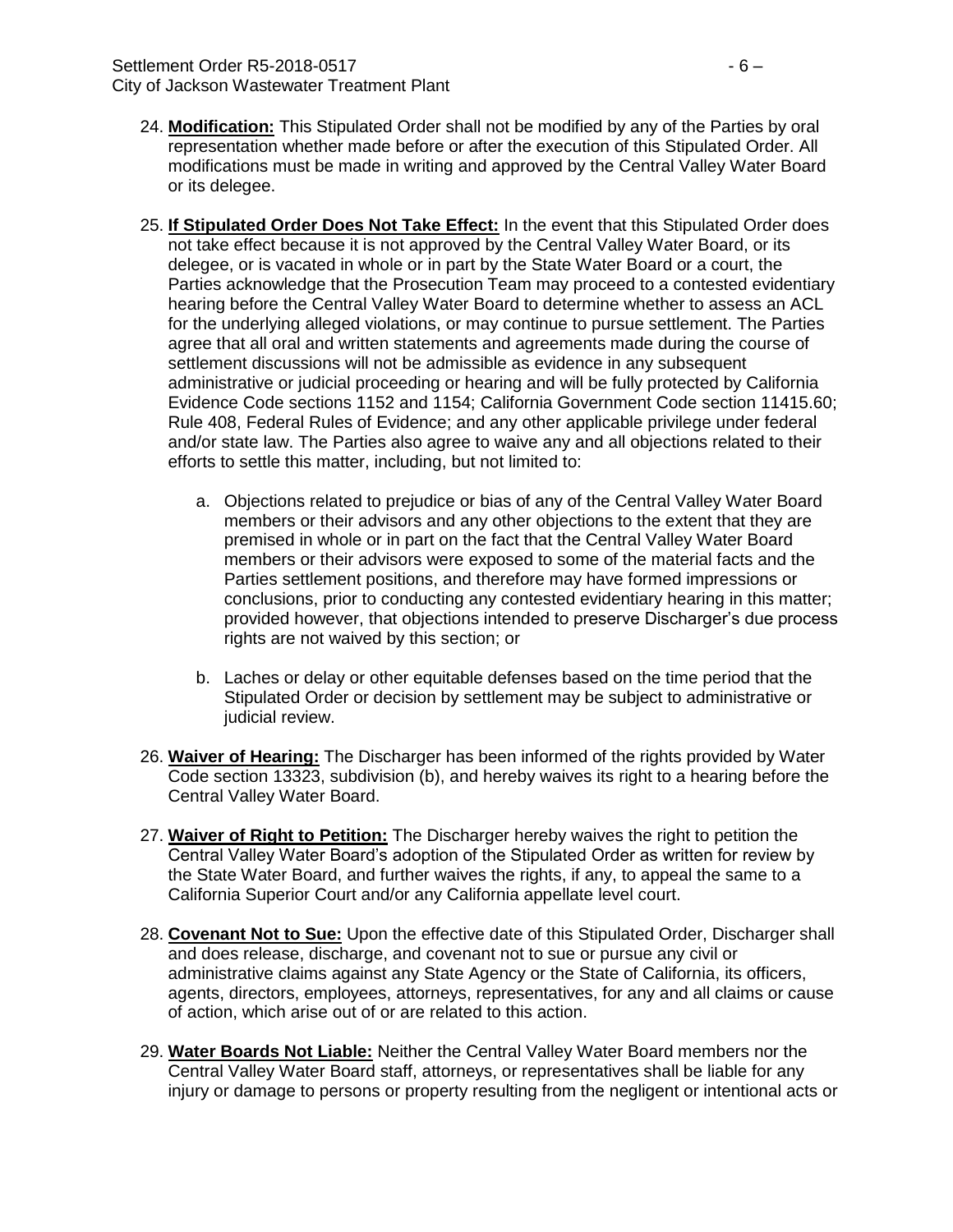omissions by Discharger or its respective directors, officers, employees, agents, representatives, or contractors in carrying out activities pursuant to this Stipulated Order, nor shall the Central Valley Water Board, its members or staff be held as parties to or guarantors of any contract entered into by Discharger, or its directors, officers, employees, agents, representatives, or contractors in carrying out activities pursuant to this Stipulated Order.

- 30. **Authority to Enter Stipulated Order:** Each person executing this Stipulated Order in a representative capacity represents and warrants that he or she is authorized to execute this Stipulated Order on behalf of and to bind the entity on whose behalf he or she executes the Stipulated Order.
- 31. **Necessity for Written Approvals:** All approvals and decisions of the Central Valley Water Board under the terms of this Stipulated Order shall be communicated to the Discharger in writing. No oral advice, guidance, suggestions or comments by employees or officials of the Central Valley Water Board regarding submissions or notices shall be construed to relieve the Discharger of its obligation to obtain any final written approval required by this Stipulated Order.
- 32. **No Third Party Beneficiaries:** This Stipulated Order is not intended to confer any rights or obligation on any third party or parties, and no third party or parties shall have any right of action under this Stipulated Order for any cause whatsoever.
- 33. **Severability:** This Stipulated Order is severable; should any provision be found invalid the remainder shall remain in full force and effect.
- 34. **Effective Date:** This Stipulated Order shall be effective and binding on the Parties upon the date the Central Valley Water Board, or its delegee, enters the Stipulated Order.
- 35. **Counterpart Signatures:** This Stipulated Order may be executed and delivered in any number of counterparts, each of which when executed and delivered shall be deemed to be an original, but such counterparts shall together constitute one document.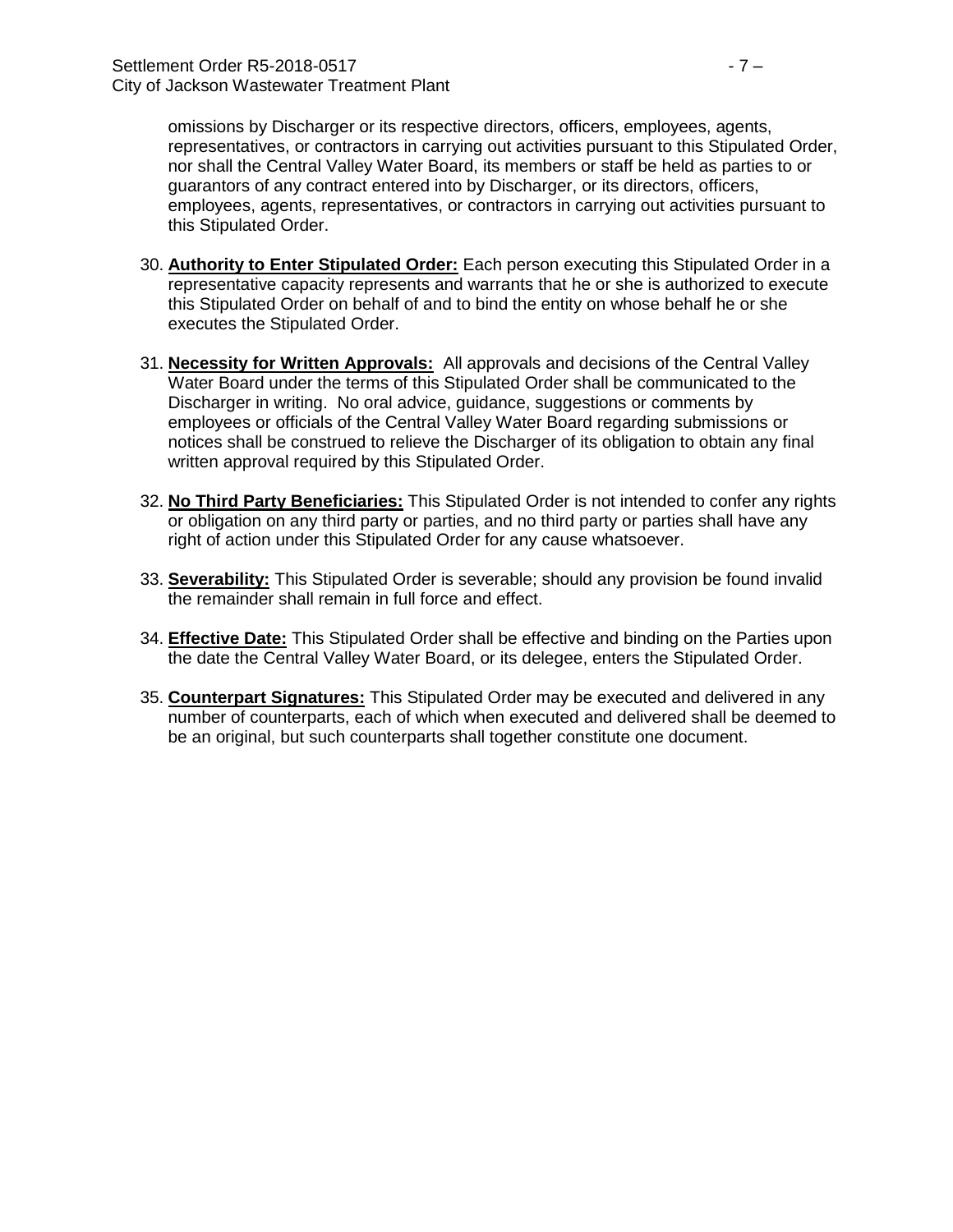# **IT IS SO STIPULATED.**

California Regional Water Quality Control Board Prosecution Team Central Valley Region

By: <u>Original signed by Date: 6/19/2018</u> Andrew Altevogt Assistant Executive Officer

City of Jackson

Yvonne Kimball City Manager City of Jackson

By: Criginal signed by Date: 6/12/2018